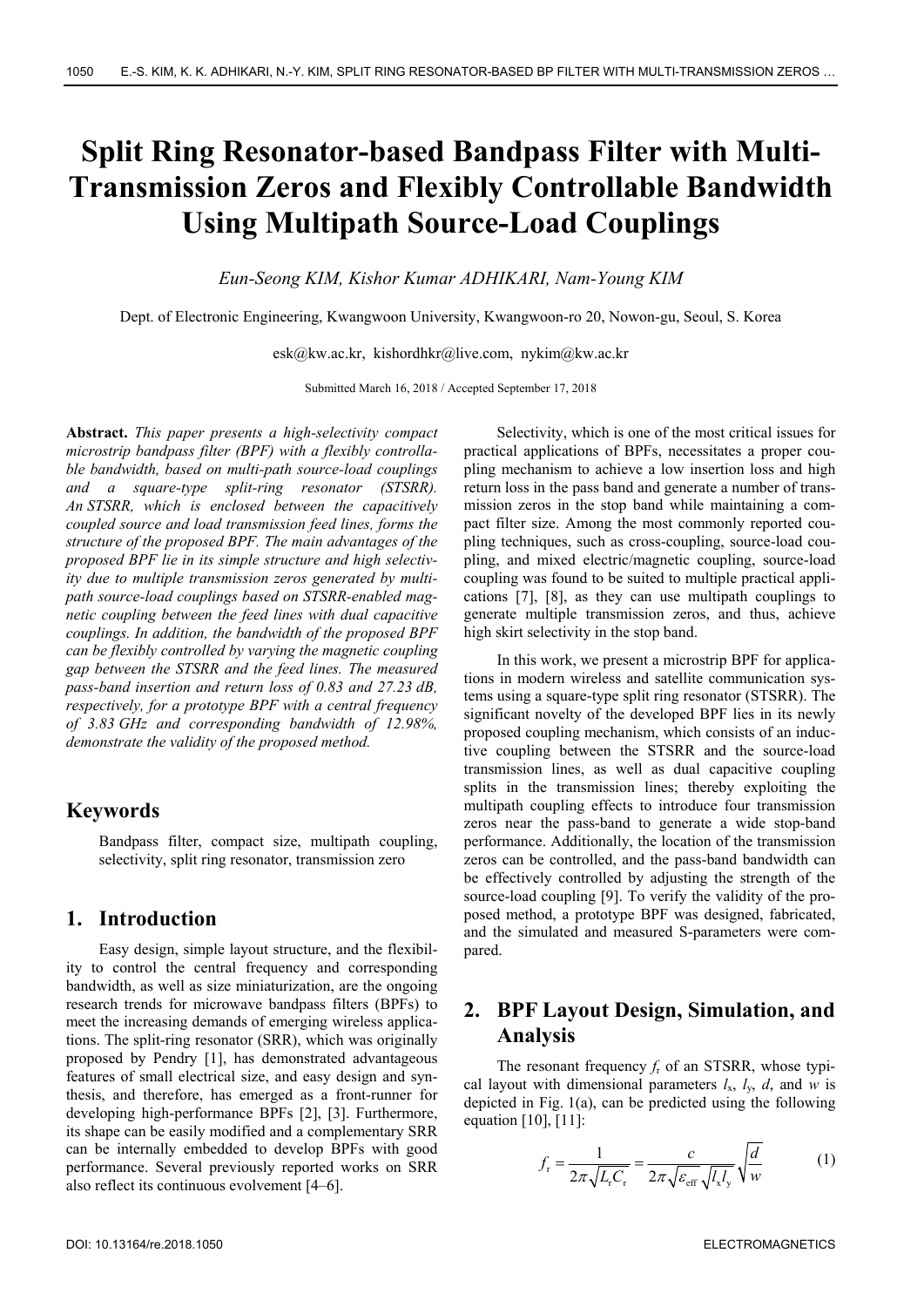

**Fig. 1.** Proposed high-selectivity BPF using multipath coupling of the STSRR: (a) Layout configuration of a typical STSRR, (b) layout of the proposed BPF and its equivalent circuit.

where  $L_r$  and  $C_r$  denote the resonator's equivalent inductance and capacitance, respectively; *c* is the speed of light; and  $\varepsilon$ <sub>eff</sub> is the effective dielectric constant of the microstrip line at the resonant frequency.

To synthesize the proposed BPF, an STSRR was embedded inside two folded signal feed lines shunt-connected with capacitively coupled  $50-\Omega$  transmission lines as shown in Fig. 1(b). Therefore, the STSRR provides an inductive coupling path between the source-load transmission lines. Additionally, a split was created between the 50-Ω transmission lines to utilize their capacitive coupling. Thus, the proposed BPF layout arrangement utilizes multipath source-load coupling effects using an inductive coupling gap  $G_M$  and two capacitive coupling gaps,  $G_{C1}$  and  $G<sub>C2</sub>$ . Figure 1(b) also depicts the equivalent circuit of the proposed BPF in terms of a tuned circuit *L*r*C*r resonating at the central frequency of the proposed BPF and determined by the embedded STSRR.  $L_T$  and  $L_M$  represent the net inductance of the signal feed lines shunted with transmission lines and its mutual inductance with the STSRR, respectively.  $C_{C1}$  and  $C_{C2}$  represent the net capacitance due to the capacitive coupling effect between the folded signal feed lines and the source-load transmission lines, respectively. To generate a central frequency of 3.85 GHz, the layout dimensions of the proposed BPF were optimized using the Sonnet full-wave electromagnetic software; the simulated S-parameters are shown in Fig. 2. The results indicate a pass-band insertion and return loss of 0.77 dB



**Fig. 2.** (a) Simulated S-parameters of the proposed BPF and (b) distributed inductance (pH/mm) and capacitance (fF/mm) calculated using simulated S-parameters.

and 28.5 dB, respectively. Four transmission zeros (*TZ*1, *TZ*2, *TZ*3, and *TZ*4) appeared at 4.7, 7.75, 8.6, and 9.35 GHz, with a suppression level of 45.7, 21.9, 48.1, and 41.9 dB, respectively. Thus, the proposed BPF exhibited an excellent selectivity performance for both pass band and stop band. The distributed inductance and capacitance of the optimized BPF, which were calculated using the simulated S-parameters [12] and are shown in Fig. 2, indicated a net inductance and capacitance of 66.26 pH and 25 fF, respectively at the central frequency of 3.85 GHz for a propagation length of 12.5 mm.

S-parameters were simulated, and the results were analyzed for variations in the coupling gaps to study the impact of coupling gaps on the frequency response of the proposed BPF. The G<sub>C1</sub>-based changes in the locations of transmission zeros, which are indicated by the simulated  $S_{21}$  and illustrated in Fig. 3 (a), show that  $TZ_1$ ,  $TZ_3$ , and  $TZ_4$ shifted upward when  $G_{C1}$  increased. The upward shift of the transmission zeros positively correlated with the increase in  $G_{C1}$  for a range of 0.8 to 2 mm. However, the location of  $TZ_2$  remained almost unchanged with  $G_{C1}$ changes. The results, which are shown in Fig. 3(b) for the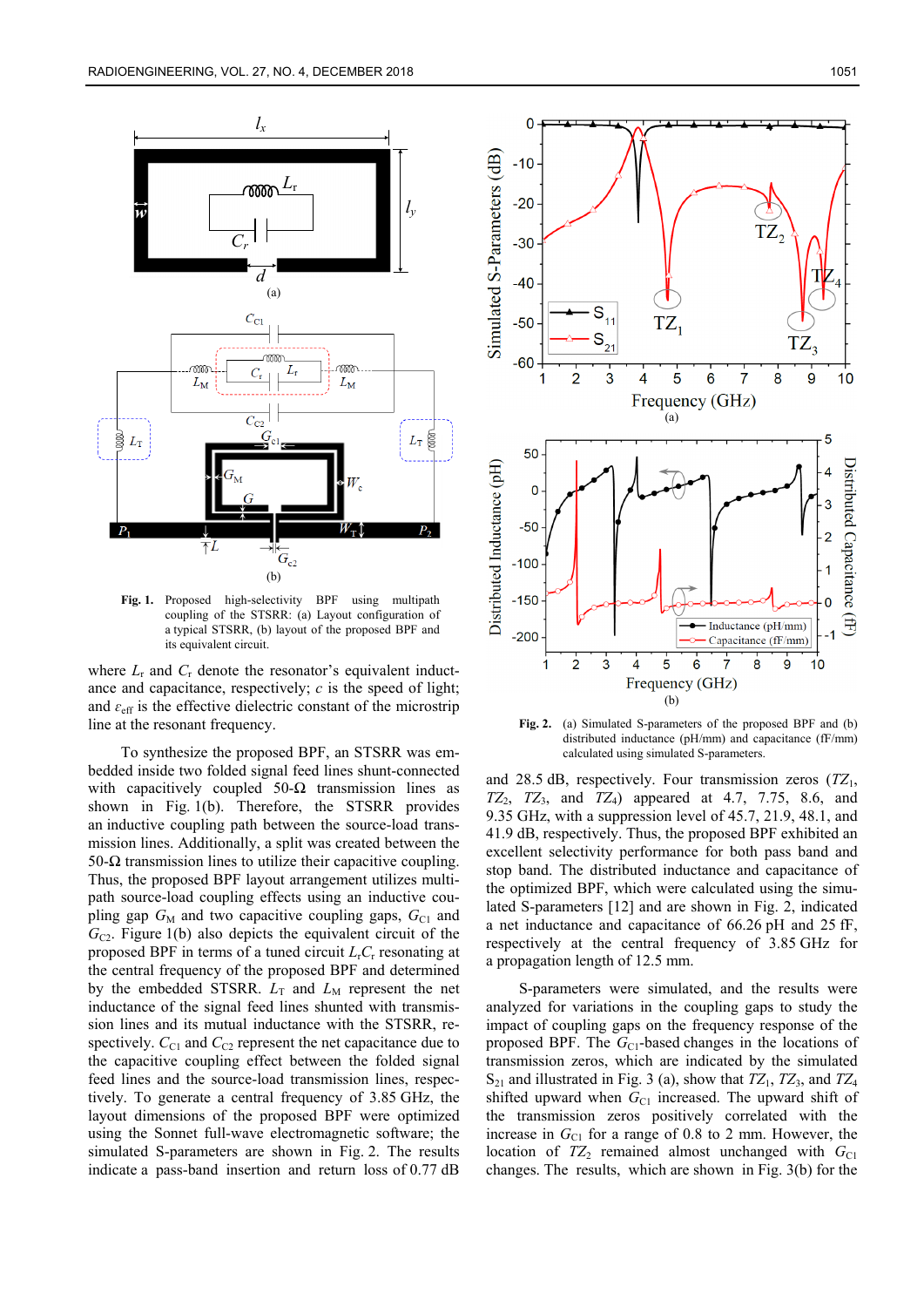

**Fig. 3.** Simulated  $S_{21}$  to study the impact of variations of capacitive coupling strengths on the frequency selectivity of the proposed BPF: (a) Shifts in the locations of the transmission zeros with variations in  $G_{\text{Cl}}$ , and (b) shifts in the locations of the transmission zeros with variations in  $G_{C2}$ .

changes in the locations of the transmission zeros with the variations in  $G_{C2}$  from 0.2 to 1 mm, indicate that  $TZ_1$  exhibited a marked and positively correlated upward shift with an increase in  $G_{C2}$ . When  $G_{C2}$  increased from 0.2 to 1 mm, *TZ*2 shifted from 4.8 to 5.4 GHz. There was almost no effect of the changes in  $G_{C2}$  on the locations of  $TZ_2$ . Moreover,  $TZ_3$  and  $TZ_4$  disappeared when  $G_{C2}$  was beyond 0.4 mm.

The results for the effect of wide variations (0.2 to 2 mm) of  $G_M$  on the proposed BPF performance, which are indicated by the simulated  $S_{21}$ , are shown in Fig. 4(a). The results indicate strong dependences on  $G_M$  of the  $TZ_1$ ,  $TZ_2$ , *TZ*3, and *TZ*4 locations as well as the 3-dB pass-band bandwidth of the proposed BPF [13]. The transmission zeros exhibited marked upward shifts with the increase in  $G_M$ . In addition, the upward shifts were maximized when  $G_M$  was maximized. Moreover, the 3-dB bandwidth of the pass



Fig. 4. Simulated  $S_{21}$  to study the impact of variations of magnetic coupling strength on the frequency selectivity and the 3-dB bandwidth of the proposed BPF: (a) Shifts in the locations of the transmission zeros and changes in pass-band bandwidths with variations in G<sub>M</sub>, and (b) changes in the coupling coefficient *K* with variations in  $G_M$ .

band significantly flattened with the decrease in  $G_M$ , and therefore, with the increase in magnetic coupling level. Figure 4(b) depicts the coupling coefficient *K* as a function of  $G_M$ , where *K* was calculated using the following equation [14]:

$$
K = \frac{f_2^2 - f_1^2}{f_2^2 + f_1^2}
$$
 (2)

where  $f_1$  and  $f_2$  are the first and second resonant frequencies, respectively. The value of *K* was 0.1293 and 0.0422 when  $G_M$  was 0.2 and 0.6 mm, respectively.

Therefore, coupling coefficient of the proposed BPF exhibited a negative correlation with  $G<sub>M</sub>$  and indicated that the 3-dB bandwidth of the proposed BPF can be flexibly controlled by varying the magnetic coupling level [15].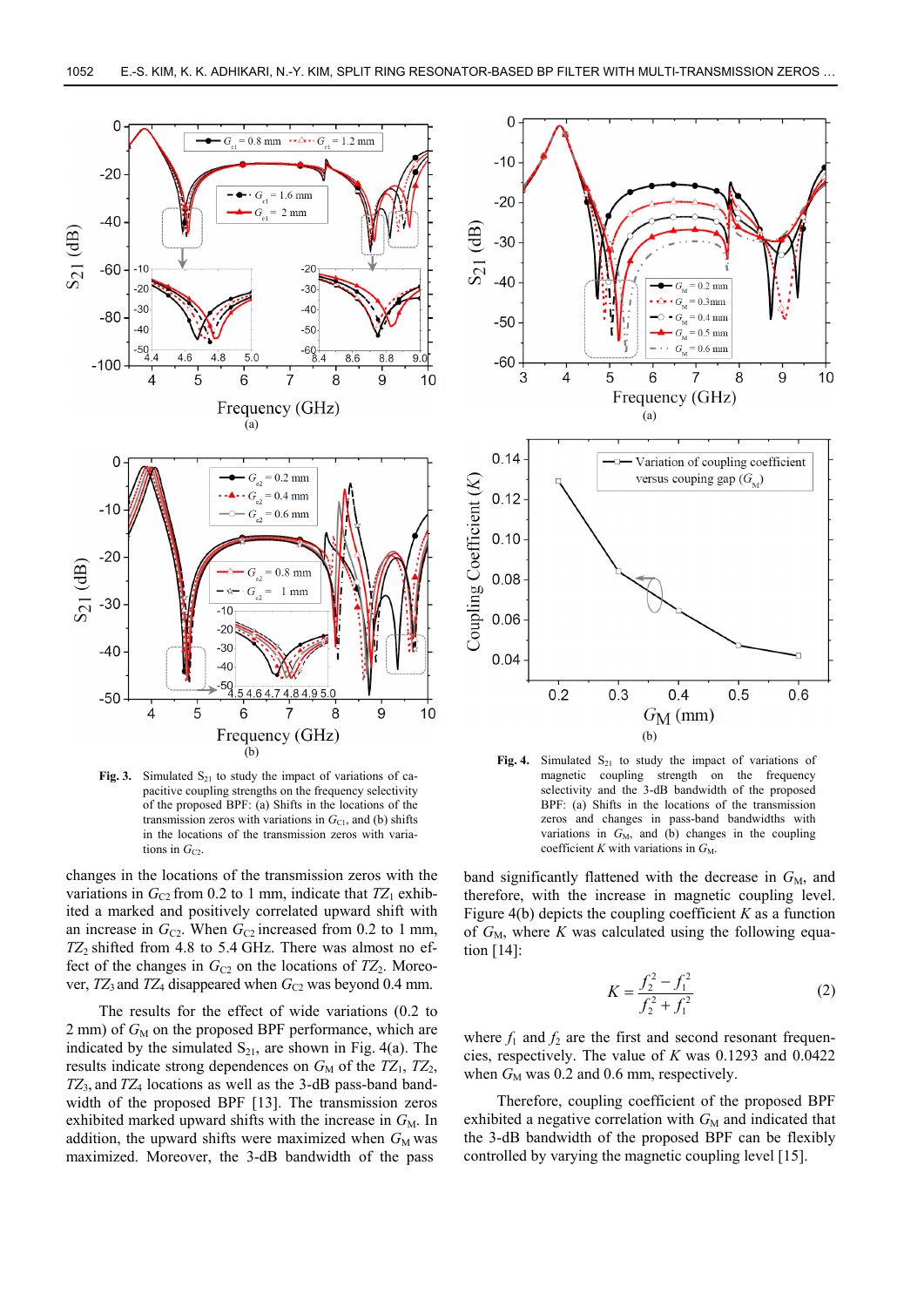

**Fig. 5.** Measured results of the fabricated prototype BPF: (a) Schematic of the fabricated prototype BPF, and (b) comparison of the simulated and measured S-parameters.

| Ref          | CF<br>GHz] | IL/RL<br>[dB] | $\epsilon_{r}/h$<br>$\lceil - \ln m \rceil$ | <b>FBW</b><br>$\lceil\% \rceil$ | <b>TZs</b>     | Size<br>$\lceil$ mm <sup>2</sup> $\rceil$ |
|--------------|------------|---------------|---------------------------------------------|---------------------------------|----------------|-------------------------------------------|
| 17           | 1.7        | 1.2/20        | 3.55/0.508                                  | 9.4                             | $\overline{c}$ | $16 \times 7.8$                           |
| 18           | 2.4        | 0.9/10        | 2.20/0.508                                  | 8.2                             | $\overline{c}$ | $28.4 \times 2.3$                         |
| 19           | 2.4        | 1.45/21       | 3.55/0.508                                  | 10.5                            | $\overline{c}$ | $10.4 \times 5.2$                         |
| 20           | 5.2        | 1.2/22        | 3.38/0.762                                  | 19.2                            | $\overline{c}$ | $9 \times 6$                              |
| 21           | 5.5        | 1.5/18        | 3.55/0.508                                  | 9.7                             | $\overline{c}$ | $8.5 \times 5$                            |
| 22           | 5.8        | 0.9/22        | 2.20/0.254                                  | 8.5                             | 3              | $8.6 \times 18.1$                         |
| This<br>work | 3.83       | 0.83/27       | 2.52/0.504                                  | 12.98                           | 4              | $12.6 \times 9$                           |

CF: Center frequency, IL: Insertion loss, RL: Return loss, FBW: Fractional bandwidth, TZ: Transmission zeros

**Tab. 1.** Performance characteristics comparison of the proposed BPF with several reported BPFs.

#### **3. Multipath Coupled BPF Analysis**

A Teflon substrate with dielectric constant  $\varepsilon$ <sub>r</sub> = 2.52, loss tangent  $\delta = 0.02$ , and thickness  $h = 0.504$  mm was used for the implementation of the proposed BPF with a simulated central frequency of 3.85 GHz and a 3-dB bandwidth of 12.8%. The full-wave electromagnetic simulation was carried out using Sonnet software, and the optimized physical parameters for the BPF with the simulated central frequency of 3.85 GHz and 3-dB bandwidth of 8.31% are:  $l_x = 10.8$  mm,  $l_y = 4.7$  mm,  $w = 0.6$  mm,  $d =$ 

1.2 mm,  $W_C = 0.6$  mm,  $W_T = 1.4$  mm,  $G = 0.2$  mm,  $G_{C1} =$ 1.2 mm,  $G_{C2} = 0.2$  mm,  $G_M = 0.3$  mm, and  $L = 0.4$  mm. Figure 5 compares the simulated and measured results. The central frequency of the fabricated filter, tested and characterized using an Agilent 8510C vector network analyzer (VNA), was 3.83 GHz, which was up- and down-shifted by 20 MHz with respect to the simulation. The frequency shifting may be attributed to the dielectric loss of the substrate, dispersion loss at the bends of the resonator, and the accuracy of the physical dimensions [16]. The return and insertion losses of the pass band were measured to be 27.58 and 0.82 dB, respectively. The measured transmission zeros, which were observed at 4.7, 7.75, 8.6, and 9.35 GHz with return losses of 45.7, 21.9, 48.1, and 41.5 dB, respectively, generated a wide stop-band extending from 100 MHz to 3.17 GHz and 4.21 GHz to 10 GHz.

Table 1 indicated that our developed BPF exhibits a noticeable advantage of higher number of transmission zeros, and therefore, better stop-band selectivity than several recently reported BPFs [17–22]. Additionally, the present BPF exhibits a more compact effective size Moreover, the superior pass-band selectivity of the proposed BPF is marked by the lower insertion loss and higher return loss.

## **4. Conclusion**

In this letter, a high-selectivity microstrip BPF based on an STSRR was presented. Multipath source-load coupling effects were introduced to improve the in-band and out-of-band selectivity of the proposed BPF by embedding the STSRR inside the capacitively coupled folded signal feeding lines shunt-connected with capacitively coupled transmission lines. The employed multipath coupling effects generated the multiple transmission zeros in the upper stop band and allowed the flexible control of the BFP bandwidth, rendering the proposed method of designing a BPF suitable for various wireless communication applications. A prototype BPF with a measured central frequency of 3.83 GHz and bandwidth of 12.98% exhibited a compact size of 0.029  $\lambda^2$ .

#### **Acknowledgments**

This research was supported by the Basic Science Research Program through the National Research Foundation of Korea (NRF) funded by the Ministry of Science, ICT and Future Planning (No. 2011-0030079), and by a grant supported by the Korean Government (MEST) (No. 2015R1D1A1A09057081). This work was also supported by a Research Grant from Kwangwoon University in 2018. In addition, this research was also supported by the Korean Government (MEST) (No. 2016K000117).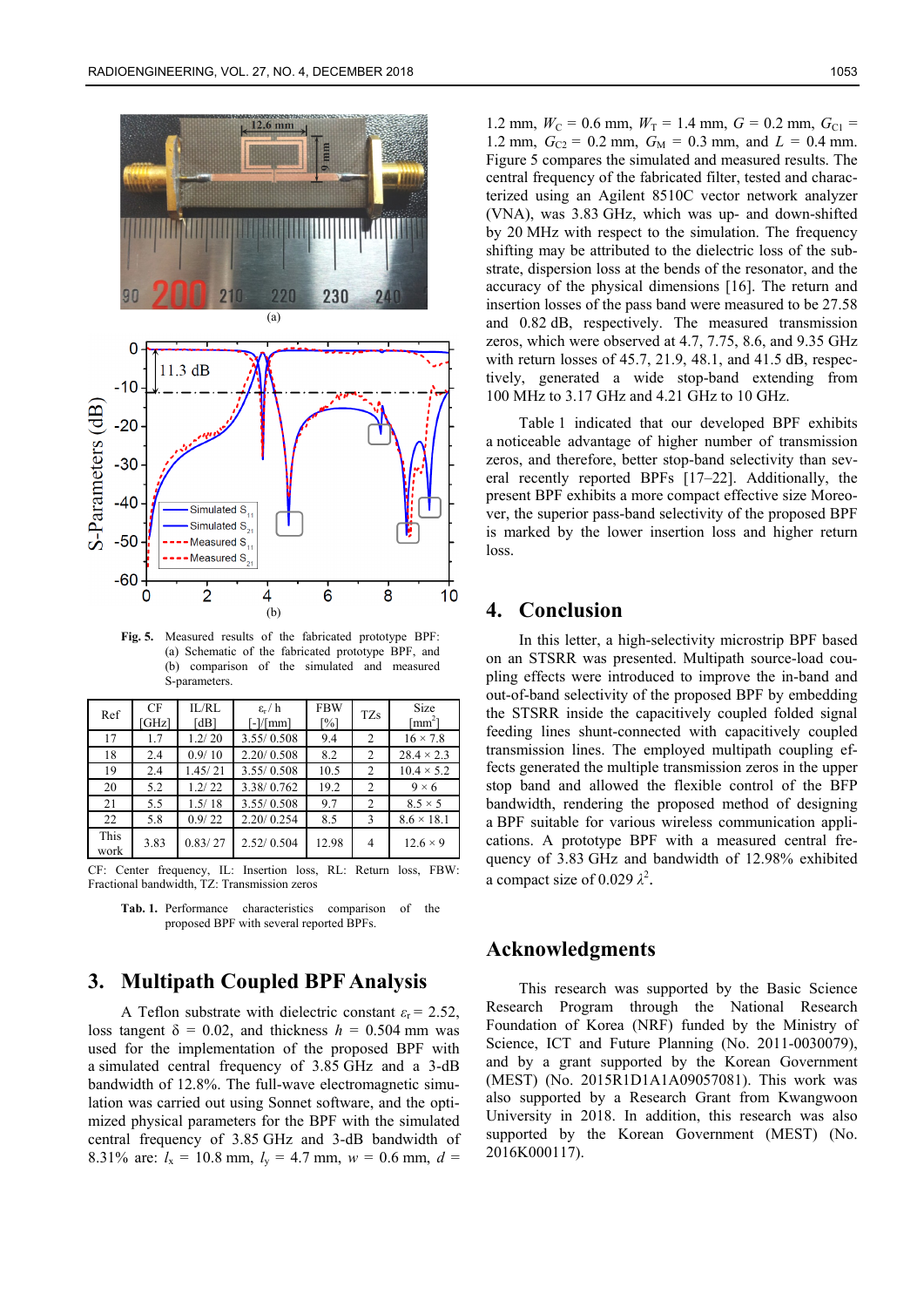#### **References**

- [1] PENDRY, J. B., HOLDEN, A. J., ROBBINS, D. J., STEWART, W. J. Magnetism from conductors and enhanced nonlinear phenomenon. *IEEE Transactions on Microwave Theory and Techniques,* 1999, vol. 47, no. 11, p. 2075–2084. DOI: 10.1109/22.798002
- [2] DURAN-SINDREU, M., VELEZ, P., BONACHE, J., et al. Broadband microwave filters based on open split ring resonators (OSSRs) and open complementary split ring resonators (OCSRRs): Improved models and design optimization. *Radioengineering*, 2011, vol. 20, no. 4, p. 775–783. ISSN 1210-2512
- [3] LIU, H., FAN, Y., ZHANG, Z., ZHAO, Y., et al. Dual-band superconducting bandpass filter using embedded split ring resonator. *IEEE Transactions on Applied Superconductivity*, 2013, vol. 23, no. 03, p. 1-4. DOI: 10.1109/TASC.2012.2230674
- [4] HORESTANI, A. K., DURAN-SINDREU, M., NAQUI, J., et al. S-shaped complementary split ring resonators and their application to compact differential bandpass filters with common-mode suppression. *IEEE Microwave and Wireless Components Letters*, 2014, vol. 24, no. 3, p. 149–151. DOI: 10.1109/LMWC.2013.2291853
- [5] VELEZ, P., NAQUI, J., FERNANDEZ-PRIETO, A., et al. Differential bandpass filter with common-mode suppression based on open split ring resonators and open complementary split ring resonators. *IEEE Microwave and Wireless Components Letters*, 2013, vol. 23, no. 1, p. 22–24. DOI: 10.1109/LMWC.2012.2236083
- [6] BONACHE, J., GIL, I., GARCIA-GARCIA, J., MARTIN, F. Novel microstrip bandpass filters based on complementary splitring resonators. *IEEE Transactions on Microwave Theory and Techniques*, 2006, vol. 54, no. 1, p. 265–271. DOI: 10.1109/TMTT.2005.861664
- [7] KIM, E. S., ADHIKARI, K. K., KIM, N. Y. Miniaturized highselectivity microstrip bandpass filter using capacitively coupled stub-loaded stepped-impedance resonators. *Microwave and Optical Technology Letters*, 2016, vol. 58, no. 8, p. 2004–2010. DOI: 10.1002/mop.29958
- [8] GAO, L., ZHANG, X. Y. High-selectivity dual-band bandpass filter using a quad-mode resonator with source-load coupling. *IEEE Microwave and Wireless Components Letters*, 2013, vol. 23, no. 9, p. 74–76. DOI: 10.1109/LMWC.2013.2274995
- [9] LIANG, J. G., WANG, C., KIM, N. Y. Compact and highly selective dual/tri-band BPFs using folded T-shaped stub-loaded resonators for WLAN and WiMAX applications. *Microwave and Optical Technology Letters,* 2015, vol. 58, no. 2, p. 312–319. DOI: 10.1102/mop.29557
- [10] LINDEN, S., ENKRICH, C., DOLLING, G., KLEIN, M. W., et al. Photonic metamaterials: magnetism at optical frequencies. *IEEE Journal of Selected Topics in Quantum Electronics*, 2006, vol. 12, no. 6, p. 1097–1105. DOI: 10.1109/JSTQE.2006.880600
- [11] LEE, H. J., LEE, J. H., JUNG, H. I. A symmetric metamaterial element-based RF biosensor for rapid and label-free detection. *Applied Physics Letters*, 2011, vol. 99, p. 1–3. DOI: 10.1063/1.3653959
- [12] ADHIKARI, K. K., KIM. N. Y. Ultrahigh-sensitivity mediator-free biosensor based on a microfabricated microwave resonator for the detection of micromolar glucose concentrations. *IEEE Transactions on Microwave Theory and Techniques*, 2016, vol. 64, p. 319–327. DOI: 10.1109/TMTT.2015.2503275
- [13] LIU, M. Q., WANG, C., KIM, N. Y. A compact dual-bandpass filter using triple-mode stub-loaded resonators and outer-folding open-loop resonators. *Indian Journal of Engineering & Materials Sciences*, 2017, vol. 24, p. 13–17. DOI:10.1587/elex.12.20150676
- [14] MAKIMOTO, M., YAMASHITA, S. *Microwave Resonator and Filter for Wireless Communication: Theory, Design and Application.* Berlin (DE): Springer, 2001. ISBN: 978-3-662- 04325-7
- [15] LI, Y., WANG, C., KIM, N. Y. A compact dual-band bandpass filter with high design flexibility using fully isolated coupling paths. *Microwave and Optical Technology Letters,* 2014, vol. 56, no. 3, p. 642–646. DOI: 10.1002/mop.28170
- [16] ADHIKARI, K. K., KIM, N. Y. A miniaturized quad-band bandstop filter with high selectivity based on shunt-connected, Tshaped stub-loaded, stepped-impedance resonators. *Microwave and Optical Technology Letters*, 2015, vol. 57, no. 5, p. 1129–1132. DOI**:** 10.1002/mop.29046
- [17] DANAEIAN, M., AFROOZ, K., HAKIMI, A. Miniaturization of substrate integrated waveguide filters using novel compact metamaterial unit-cells based on SIR technique. *International Journal of Electronics and Communications*, 2018, vol. 84, p. 62–73. DOI: 10.1016/j.aeue.2017.11.008
- [18] AZAD, A. R., MOHAN, A. Sixteenth-mode substrate integrated waveguide bandpass filter loaded with complementary split-ring resonator. *Electronics Letters*, 2017, vol. 53, no. 8, p. 546–547. DOI: 10.1049/el.2016.3620
- [19] DANAEIAN, M., GHAYOUMI-ZADEH, H. Miniaturized substrate integrated waveguide filter using fractal open complementary split-ring resonators. *International Journal of RF Microwave Computer Aided Engineering*. 2018, vol. 28, no. 5, p. 1–10. DOI: 10.1002/mmce.21249
- [20] CHENG, C. C., CHENG, K. X., KUNG, H. K., et al. A compact low insertion loss bandpass filter based on meandered self-coupled ring resonator*.* In *MATEC Web Conference*. 2017, vol. 123, DOI: 10.1051/matecconf/201712300016
- [21] DANAEIAN, M., AFROOZ, K., HAKIMI, A., MOZNEBI, A. R. Compact bandpass filter based on SIW loaded by open complementary split-ring resonators. *International Journal of RF Microwave Computer Aided Engineering,* 2016, vol. 26, no. 8, p. 674–682. DOI: 10.1002/mmce.21017
- [22] YAN, T., TANG, X. H., XU, Z. X., LU, D. A novel type of bandpass filter using complementary open-ring resonator loaded HMSIW with an electric cross-coupling. *Microwave and Optical Technology Letters*, 2016, vol. 58, no. 4, p. 998–1001. DOI: 10.1002/mop.29719

#### **About the Authors …**

**Eun-Seong KIM** was born in Seoul, Korea in 1994. He received the B.S degree in Computer Science at Kwangwoon University, Seoul, Korea, in 2015 and he is currently preparing toward the Ph.D. degree at Kwangwoon University in RFIC Lab, Seoul, Korea. His current research interests include integrated passive devices (IPDs), LED packaging, bio sensor and humidity sensor.

**Kishor Kumar ADHIKARI** is currently working as a research associate in the Dept. of Microwave Engineering, School of Astronautics, Harbin Institute of Technology, Heilongjiang, China. He received his Ph.D. in Electronic Engineering from Kwangwoon University, Seoul, South Korea, in 2016. He has published 12 peer-reviewed journal papers, 16 international conference papers, and got registered two research patents. He is the recipient of best student paper (runner up) of IEEE IMWS-Bio 2014 confer-